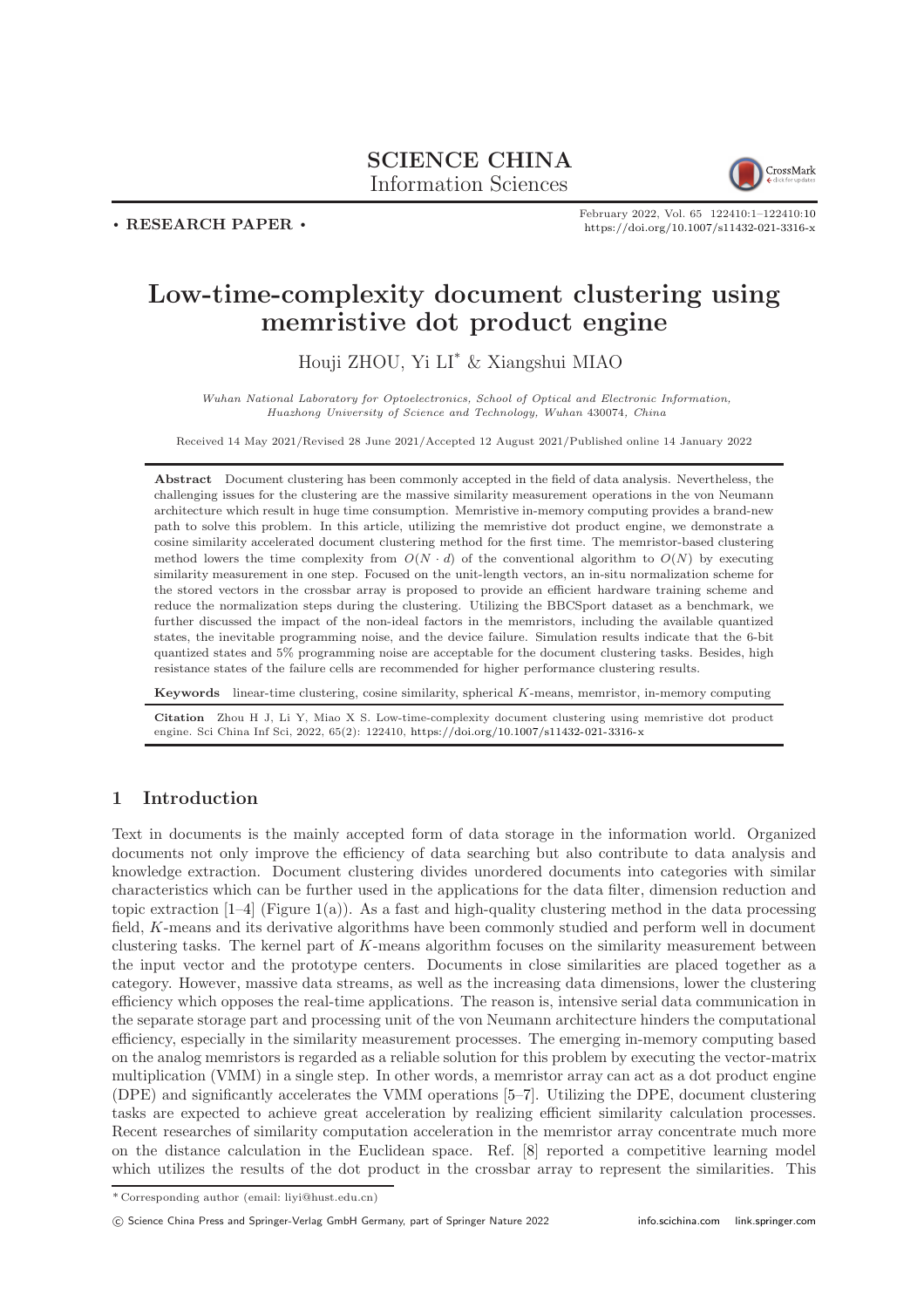<span id="page-1-0"></span>

Figure 1 (Color online) Illustration of document clustering. (a) The clustering method divides the unorganized text documents into different groups and finally contributes to various applications including the data filter, dimension reduction and topic extraction; (b) the general cosine similarity in the data clustering tasks measures the angle of different hyper-vectors; (c) the spherical K-means method aims to maximize the angle margins in different groups for the points distributed on the sphere.

publication proposes a new analog similarity computing paradigm based on memristors. In [\[9\]](#page-8-5), the dot product between the input vector and the normalized dictionary element vector is utilized to measure the Euclidean distance for the sparse coding and the acceleration is experimentally verified in the memristor array. However, this kind of simplification is limited by the unit-length restriction of the vector. Later researches pay much more attention to the similarities of the unnormalized vectors, such as [\[10,](#page-8-6) [11\]](#page-8-7), to obtain the accurate distances in the Euclidean space. In [\[10\]](#page-8-6), the kNN (k-nearest neighbor) algorithm is realized by calculating the complete Euclidean distance in the crossbar array. And Ref. [\[11\]](#page-8-7) revealed the outperformance of the truly calculated Euclidean distance than the dot product represented one during the K-means clustering in the memristor array.

Although more attention is paid to the acceleration of Euclidean distance, the sparse hyper-vectors of the document representation highlight the cosine similarity during the clustering. Cosine similarity measures the angle of two vectors while ignoring their amplitude and sparsity (Figure [1\(](#page-1-0)b)) which compensates for the short of Euclidean distance. For the conventional cosine similarity calculation, the L2-norm of the two vectors is in the position of the denominator which makes it complex to be implemented in the hardware [\[12\]](#page-8-8). The L2 normalization strategy of the vectors is a basic and important scheme to obtain high-quality embedding features and stable training processes in artificial neural networks [\[13,](#page-8-9)[14\]](#page-8-10). For the L2-normalized hyper-vectors of the documents, the cosine similarity will be simplified to the form of the inner product of the vectors. Thus, the highly parallel VMM in the DPE makes it a constant time level to calculate the similarities of the input vector and the stored matrix  $[8, 9, 15]$  $[8, 9, 15]$  $[8, 9, 15]$  $[8, 9, 15]$  $[8, 9, 15]$ . The spherical K-means (SKM) algorithm focuses on these unit-length vectors which are distributed on the unit hypersphere (Figure  $1(c)$  $1(c)$  shows a two-dimensional example) and realizes more effective clustering [\[16,](#page-8-12) [17\]](#page-9-1). By mapping the prototype vectors to the memristors array, the SKM, which heavily relies on the cosine similarities measurements, can be greatly accelerated. However, the weight vector will be numerical updated and the unit-length restriction of the vector will be broken during the training. A challenging issue is to ensure the similarity between the input vectors and the stored weights could be well calculated. The solution for this problem could be the in-situ normalization in the crossbar array or a general cosine similarity calculation method for arbitrary vectors. The former one could be much more suitable for SKM taking advantage of the original unit-length vectors of the documents but still remains unresolved.

In this article, utilizing the memristive dot product engine, we demonstrate a cosine similarity accelerated spherical K-means clustering method for the first time and the document clustering task is employed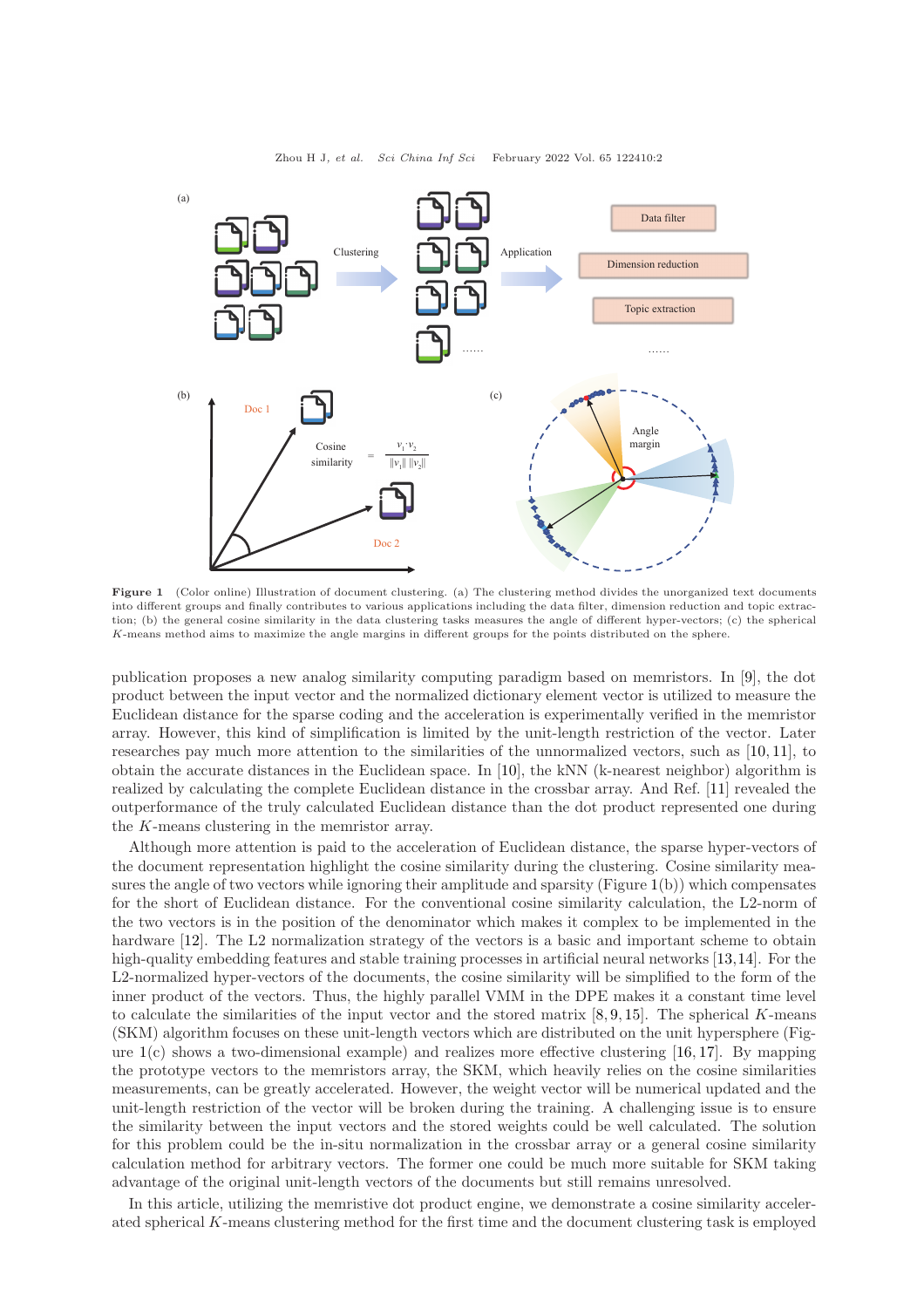as a typical benchmark. This hardware based clustering scheme lowers the temporal complexity from the  $O(N \cdot d)$  to the linear-time  $O(N)$  level by accelerating the similarity measurements. Attractively, an in-situ vector normalization method in the memristor crossbar array is processed to ensure the validity of dot products as similarities and leads to a flexible and efficient hardware training scheme for document clustering. Simulated with the BBCSport dataset, the simplified normalization method performs well in the clustering tasks and shows a comparable success rate with the software-based one. Further simulation discusses the influence of the non-ideal factors of the memristor device. Simulation results show that 6-bit conductance states, 5% write noise, and high resistance states of the failure cells are recommended for the document clustering tasks. We believe this low-time-complexity document clustering method will contribute to future text analysis applications in the big data area.

### 2 Background

Documents collected in the real world consist of a sea of symbols and characters, some of which may be useless even unfavorable for the data processing. Thus, data filtering will be performed firstly before the mathematical analysis and produces purely texts. Then these texts in documents will be split into words and further studied. In this part, we mainly give a brief introduction to the operations following the word splitting, including the document representation and the spherical  $K$ -means algorithm for document clustering.

### 2.1 Document preprocessing by TF-IDF method

The documents must be transformed into mathematical models before being processed for the semantic of the documents cannot be recognized by the computers directly. As a pre-processing step of text analysis, the transferring model characterizes the features of the text files in the form of hyper-vectors and determines the quantity of the following analytical operations. Vector space model (VSM) utilizes hyper-vectors that have the same dimensions with the unique words (known as terms) to represent each document in the space [\[18,](#page-9-2) [19\]](#page-9-3). Normally, the frequency of terms is used to represent the weights in the hyper-vectors, respectively. This may produce inaccuracy for the reason that the stop-words, such as "is", will have high weights but make no sense. The term frequency-inverse document frequency (TF-IDF) model can avoid this problem by highlighting the words which appeared in several documents but were rarely shown in the others [\[20\]](#page-9-4). The mathematical model is shown as

$$
w_{mt} = (1 + \log(f_{mt})) \times \log\left(1 + \frac{N}{f_t}\right),\tag{1}
$$

where  $f_{mt}$  denotes the frequency of term t in mth document, N is the total number of the documents and  $f_t$  is the number of the documents where the term t has appeared. Thus the hyper-vector of the mth document is represented by  $w_m = (w_{m1}, w_{m2}, \ldots, w_{mn}), n = 1, \ldots, N$ . Especially, the vector  $w_m$ will be L2-normalized to lower the influence of the vector length for the similarity comparison. Besides, some densification models, such as Doc2Vec [\[21\]](#page-9-5), hashing [\[22,](#page-9-6) [23\]](#page-9-7), can be used after the TF-IDF model to lower the data dimensions which can reduce the pressure for data storage.

#### 2.2 SKM algorithm

K-means algorithm has been wildly studied for its simple implementation and fast convergence. The aim of this algorithm is to find  $K$  prototype vectors in the clustering data space to represent the different classes while samples will be divided into  $K$  classes represented by the closest prototype vectors. Here K is a pre-set hyperparameter representing  $K$  clusters. The SKM algorithm is developed from the conventional K-means and is proposed to process the clustering tasks where the data vectors are L2 normalized. Thus, the similarity measurement in SKM is simplified to the dot product between the input samples and prototype vectors which exhibits the essence of cosine similarity [\[24\]](#page-9-8). Figure [2](#page-3-0) shows the detailed training processes of SKM. The temporal complexity of SKM is determined by  $O(K \cdot M \cdot N \cdot d)$ where M indicates the max cycling number for the end condition and the  $d$  is the dimensions of the data vector. For most of the document clustering tasks,  $K \ll M \ll N$ , and the time complexity can be approximated as  $O(N \cdot d)$ . The factor d is mostly introduced by the cosine similarity calculation for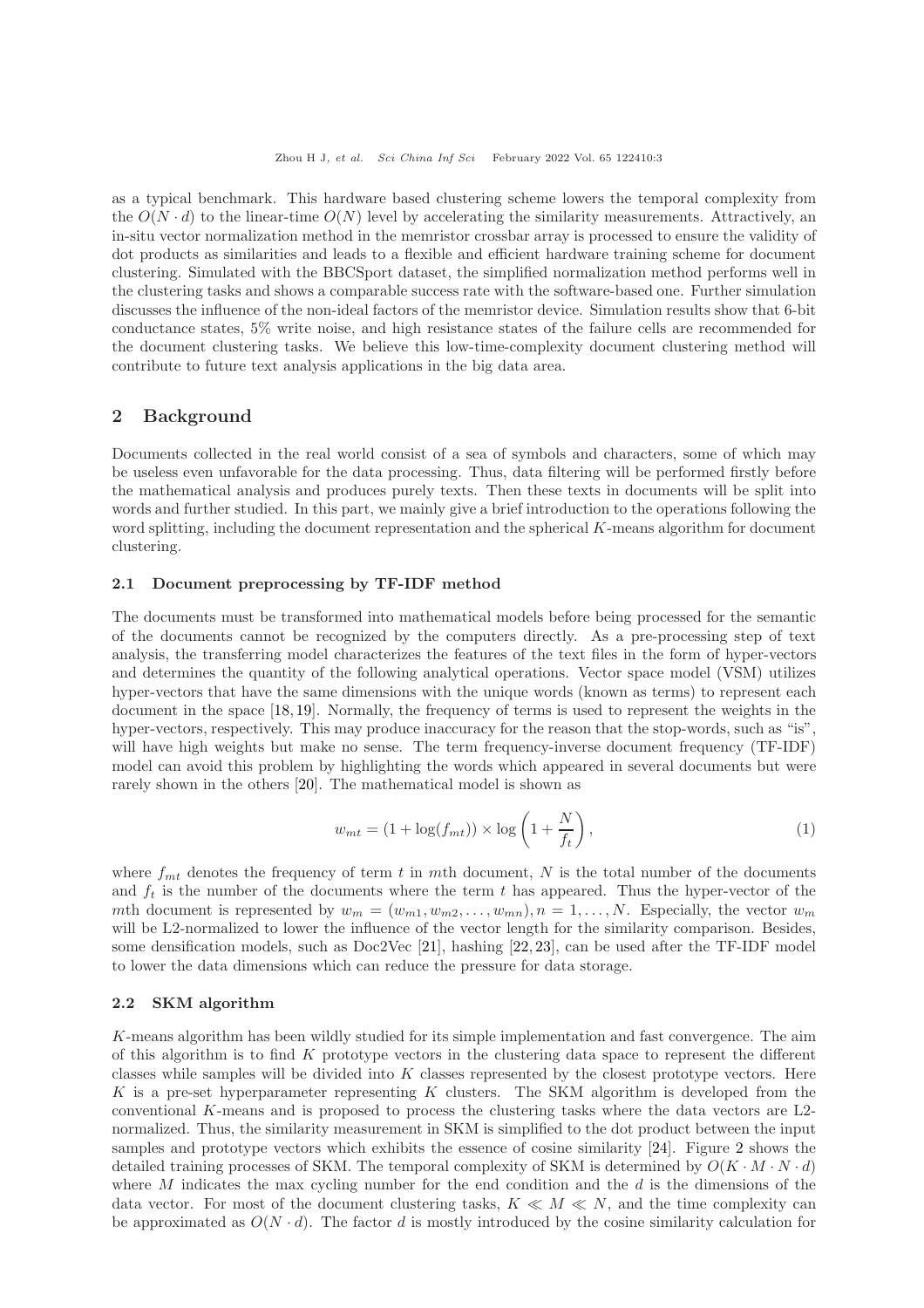<span id="page-3-0"></span>

Figure 2 (Color online) Flowchart of the spherical K-means algorithm. The similarity calculation, as well as the weight updating, produces great time consumption during the training. These two parts are indispensable and achievable to be accelerated in the hardware platform.

high dimensional vectors during the training. In this article, using a DPE to accelerate the similarity calculation as well as maintaining its validity to reduce the temporal complexity will be mainly discussed.

For the unit-length vectors, cosine similarity will be achieved by the multiplication of the input vector and the weight matrix in the clustering. The results of the multiplication determine the prototype vector to be updated by the winner takes all principle which indicates that the prototype vector corresponding to the maximum value will be further updated. The updating rule is determined by the following formulas [\[25\]](#page-9-9):

<span id="page-3-2"></span><span id="page-3-1"></span>
$$
w'_{\text{new}} = w + \eta x_i,\tag{2a}
$$

$$
w_{\text{new}} = \frac{w'_{\text{new}}}{||w'_{\text{new}}||},\tag{2b}
$$

where w denotes the winning vector to be updated,  $\eta$  is the learning rate, and  $x_i$  is the input sample during each training process.  $w_{\text{new}}$  indicates the finally updated vector for each updating step. Notably, Eq. [\(2a\)](#page-3-1) determines the amplitude tendency during the training while Eq. [\(2b\)](#page-3-2) is the weight normalizing step that keeps the updated vector L2-normalized.

#### 3 Design of memristor based SKM

In this part, we mainly explain the mapping rule from the SKM method to the memristive dot product engine. And then the training, as well as the data updating, for the document clustering in the memristor array will be illustrated.

#### 3.1 Mapping SKM to DPE

The SKM can be illustrated by the network structure shown in Figure  $3(a)$  $3(a)$ . The input layer indicates the input sample to be compared in the original data space and the outputs are the classes. Weights connected to an output neuron represent a prototype vector (the orange lines in Figure [3\(](#page-4-0)a) for example). In order to accelerate the clustering process and reduce time consumption, the memristor crossbar array is employed as the parallel VMM engine during the clustering (Figure [3\(](#page-4-0)b)). Here, the input values of the net are transformed to the voltage pulses which vary in amplitude for different values. The weight matrix is mapped to the conductance of the memristor crossbar array and each column of the array indicates one document prototype vector. Although the limited size of the fabricated crossbar array cannot fit the weight storage greatly, the data splitting and block storage strategy provide inspiring schemes for high-dimensional data computing in non-volatile memory [\[26,](#page-9-10)[27\]](#page-9-11). The initial values of the weight matrix are given by the randomly selected K hyper-vectors from the original dataset and programmed by the analog property of the memristor with the target-aware method [\[28\]](#page-9-12). The similarity computation during the training relies on the forward reading process of the array which realizes the dot product of the input pattern and the weight matrix. The output currents represent the cosine similarities between the input document and the stored document prototypes. Then the comparing circuit compares the output currents and obtains the biggest one which indicates the most similar document prototype to the input.

Figure [3\(](#page-4-0)c) shows the design of the comparing circuit [\[10,](#page-8-6)[29\]](#page-9-13). The output currents from the array are firstly transformed to the voltages linearly by the trans-impedance amplifier (TIA). The voltages will be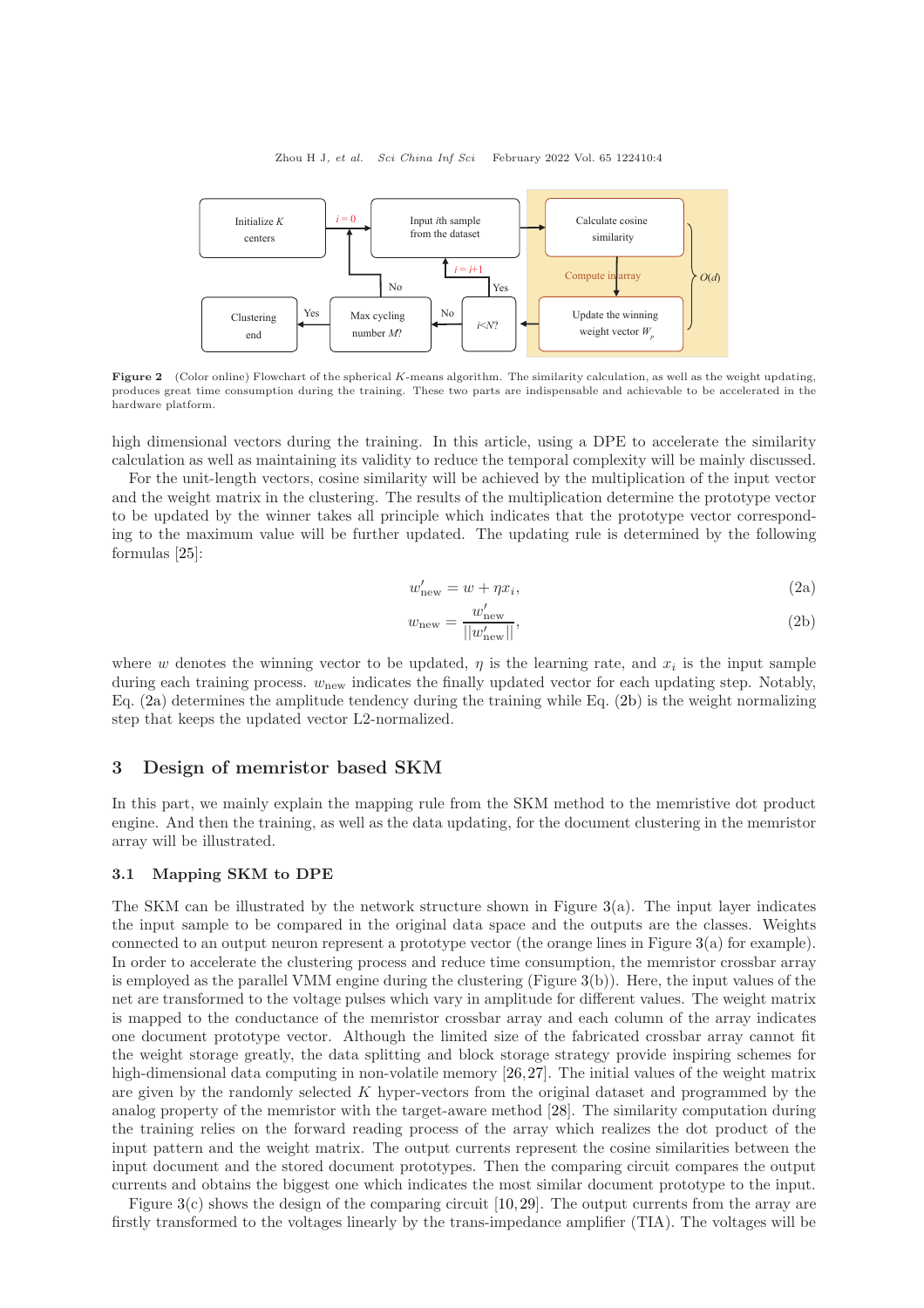<span id="page-4-0"></span>

Figure 3 (Color online) Schematic of mapping the SKM to the memristor crossbar array. (a) The network structure of the clustering tasks. (b) Mapping the network to the memristor array. Each column of the array keeps the values of one prototype vector. (c) Comparing circuit with signals for winner takes all. (d) The threshold voltage setting for the winner takes all comparison.

then transferred to the comparator group and compared with the threshold voltage  $V_{\text{th}}$ . The amount of the TIAs and comparators is linearly proportional to the number of categories and is much less than those in the neural networks, such as convolution neural network (CNN) [\[30\]](#page-9-14), resulting in the acceptable area and power consumption overhead. Figure  $3(d)$  $3(d)$  shows how the threshold voltage  $V_{th}$  is generated during the winner takes all compassion. As we know, the more similar the input pattern and prototype vector are, the higher voltage the TIA will produce. When  $V_{th}$  decreases gradually from a high level, a voltage generated by the closest prototype vector will be larger than the  $V_{th}$  firstly. The corresponding comparator will be activated and produces a high voltage pulse indicating the winning vector. This activated pulse will be feedback to the controller for the weight updating. There only exists one vector winning the competition and this vector represents the final cluster for the input when the training ends.

#### 3.2 Hardware training of SKM

The unresolved problem for the training of the SKM is the weight updating scheme. As we have mentioned before, the weight updating for SKM includes two main steps: the numerical updating (Eq. [\(2a\)](#page-3-1)) and the vector normalization (Eq. [\(2b\)](#page-3-2)). For the numerical updating, the increment of the weight vector is determined by the known input vector and the weight updating can be achieved by modulating the analog property of the memristor nodes [\[31](#page-9-15)[–33\]](#page-9-16). However, for the normalizing step, the stored weights require the in-situ updating by dividing the vector length after numerical updating which depends on complex external circuits or the mixed software based assistance [\[12,](#page-8-8)[34\]](#page-9-17). This will increase the complexity of the clustering system and result in much more time consumption. To handle this problem, we developed an in-situ vector L2 normalization scheme in the crossbar array for SKM which reduces the complexity of updating and ensures that the cosine similarity calculation is appropriate accurately during the training.

<span id="page-4-1"></span>In more detail, when the learning rate  $\eta$  keeps a small value, the length of the updating vector changes slightly according to [\(2a\)](#page-3-1) for each numerical updating step. Therefore, the similarity comparison result can hardly be affected by a single numerical updating and the robustness of the clustering system will ignore these errors. However, as the number of numerical updating steps increases, the length changes in this vector accumulate to a magnitude that can actually affect the accuracy of the similarity computation. In this circumstance, an influential control parameter  $\alpha$  is introduced to measure the degree of length accumulation. When the length of the stored vector is smaller than the threshold length  $L_{th}$ , where  $L_{th} = 1 + \alpha$ , the variation of the vector length  $L_p$  is considered negligible to the influence of the cosine similarity and the normalization step is not required. Otherwise, the vector will be L2-normalized. Further, when  $L_p$  is considered larger than  $L_{th}$ ,  $L_p$  actually exceeds  $V_{th}$  by a very small amount for the reason that the learning rate  $\eta$  is a small value and the length of input vector x keeps one. Thus, for the updating step, the constant value  $L_{th}$  is regarded as the length of the vector to be normalized and  $L_p \approx L_{th} = 1 + \alpha$ . If  $\alpha$  is set to a small value, the updating step in [\(2b\)](#page-3-2) can convert to [\(3\)](#page-4-1) with the Taylor expansion.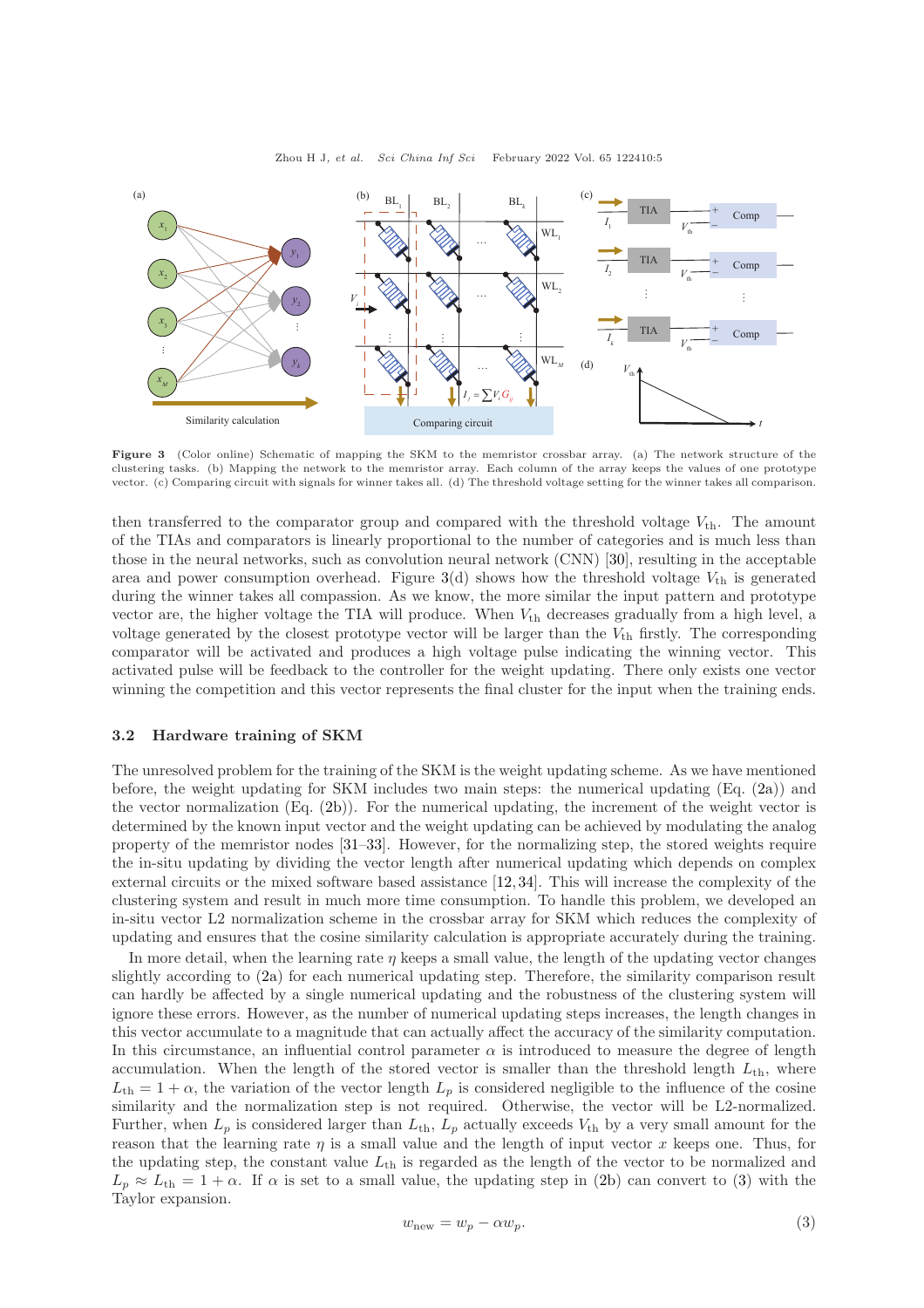<span id="page-5-0"></span>

Figure 4 (Color online) Illustration of comparing the length of  $L_p$  with the threshold length  $L_{th}$  in the memristor array. (a) A backward read step to obtain the selected stored vector  $W_p$  in the array; (b) a forward read step to calculate the  $L_p^2$ ; (c) signals applied to the comparing circuit for the length comparing; (d) the threshold voltage setting for the length comparing.

This equation is the same form as the numerical updating step in [\(2a\)](#page-3-1) and shares similar updating operations which ensure consistent data updating process. Here,  $w_p$  is the weight vector before the normalization. Therefore, the traditional normalization scheme is greatly simplified by the influential control parameter  $\alpha$  and provides an in-situ updating solution.

Figure [4](#page-5-0) shows the operations to compare the length of the  $L_p$  with the threshold length  $L_{th}$  in the memristor array. A backward read voltage is applied to the  $BL_p$  and the output currents indicating the stored weights will be obtained in the crossbar array (Figure  $4(a)$  $4(a)$ ). Data conversion and fast temporary storage blocks are required for the backward reading which can be commonly seen in the in-situ training systems [\[31,](#page-9-15) [32,](#page-9-18) [35\]](#page-9-19). Then the readout values are encoded with forward read voltages and applied to the pth column. The output current indicates the length  $L_p^2$  (Figure [4\(](#page-5-0)b)). The calculated  $L_p^2$  will further be compared with the threshold length in the comparing circuit. Figure [4\(](#page-5-0)c) shows how to set the threshold voltage  $V_{th}$  during the length comparison. Here, we focus much more on the pth column in the output currents while the currents in the other column will be suppressed by applying bias voltages to the array [\[11\]](#page-8-7). In the comparing circuit for length comparison, the threshold voltage  $V_{th}$  takes a constant value which indicates the  $L_{\text{th}}^2 = (1 + \alpha)^2$  (Figure [4\(](#page-5-0)d)). If the voltage transferred by the pth TIA is larger than the threshold voltage, the output of the comparator will generate a positive pulse and will give feedback to the controller to start L2 normalization of the weight.

#### 4 Validation and analysis for DPE based document clustering

In this part, the validity of the proposed clustering scheme as well as the impact of the non-ideal factors of the DPE is discussed. The BBCSport dataset, consisting of five categories including athletics, cricket, football, rugby, and tennis, is employed as a benchmark to investigate the memristive document clustering tasks. The simulation framework of document clustering is mainly realized by the steps shown in Figure [2.](#page-3-0) Key steps, including the similarity measurement and weight updating, are achieved in the modeled DPE where the analog properties of memristors are simulated with the python platform  $[36]$ . Figure  $5(a)$  $5(a)$ shows the clustering results where the original data is downscaled to two dimensions with the principal component analysis. The five categories can be almost perfectly distinguished in different areas of the two-dimensional plane which indicates the great clustering results with the accuracy of 96.06% against the software obtained 96.7%. The accuracy evolution as well as the average loss during the training is displayed in Figure [5\(](#page-6-0)b). The final accuracy, as well as the evolution traces, of the DPE-based simulation, shows comparable values with the software-based one. However, the average loss of the memristive method cannot be optimized to the ideal level for the quantized states during the weight mapping. Figure [5\(](#page-6-0)c) shows part of the updating tendency for the length of a weight vector during training. The weight vector can be perfectly normalized by [\(3\)](#page-4-1) once its length reaches the threshold length (here, the threshold length is 1.3). Thus, the in-situ normalization in the array is proved valid and reliable.

Two main aspects which are influential for the DPE-based clustering system are considered, including the parameters in the hardware clustering scheme and the non-ideal factors of the memristor cells in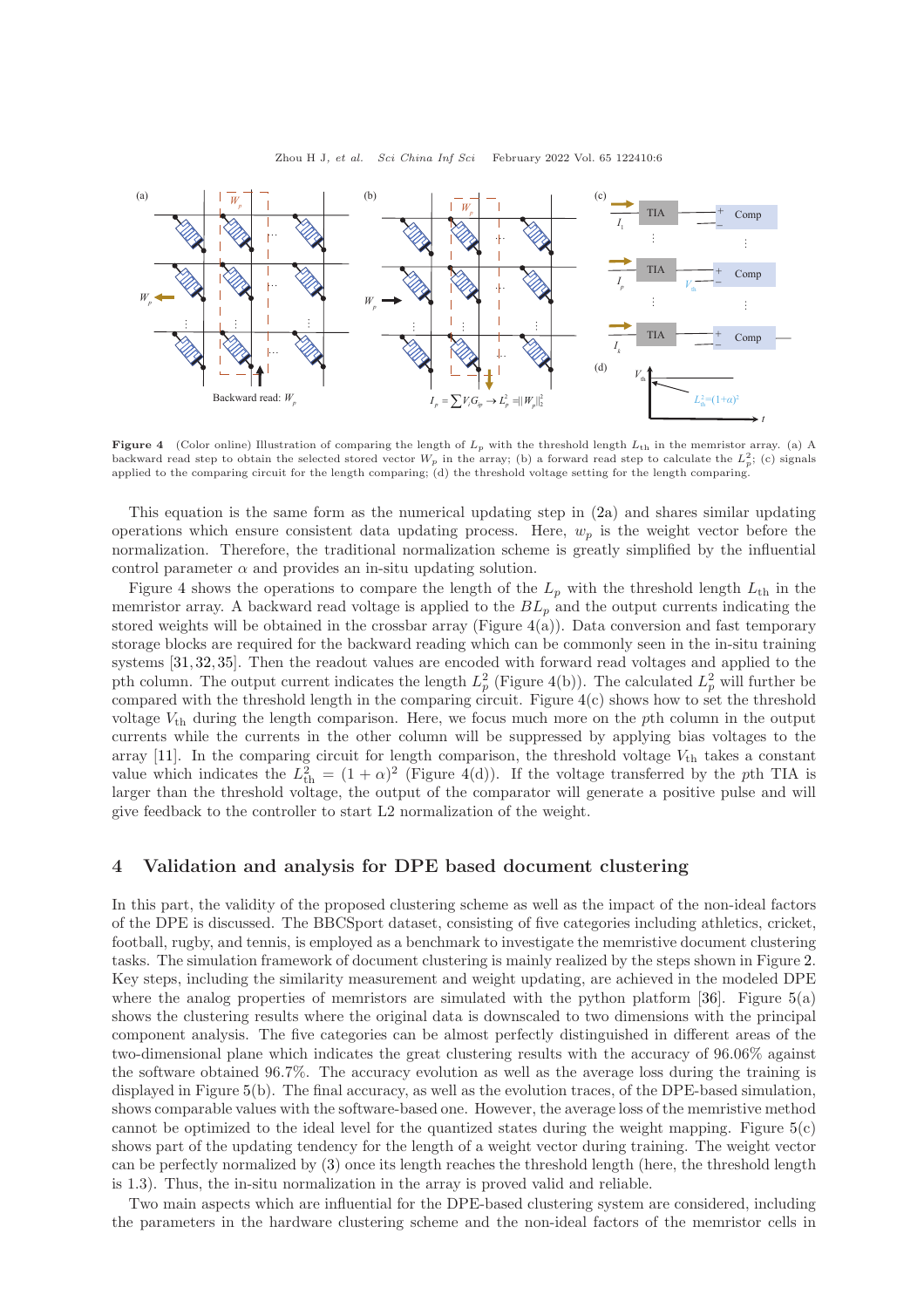<span id="page-6-0"></span>

<span id="page-6-1"></span>Figure 5 (Color online) Clustering results of the BBCSport dataset with the simulated memristors. (a) Demonstration of welltrained classes painted with various colors based on PCA method; (b) evolution traces of the accuracy as well as the average loss during the training; (c) the length updating during the training process for a weight vector.



Figure 6 (Color online) Simulation results of the influential factors to the DPE-based document clustering. (a) The influence of the control parameter  $\alpha$  on the clustering process; (b) simulation results of the impact of learning rate on the clustering process.

DPE. As we have discussed earlier, the control parameter  $\alpha$ , as well as the learning rate  $\eta$ , will affect the similarity results according to  $(3)$ . Figure  $6(a)$  $6(a)$  shows the simulation results of the number of normalization steps as well as the clustering accuracy with the control parameter  $\alpha$ . Clearly, as  $\alpha$  increases, the number of the normalization steps is greatly reduced for the reason that the accumulation of the numerical updating of the winner vector takes much more time to break through the limitation of  $L_{th}$ . This will lessen the operations in the memristor crossbar array and bring much more hardware-friendly. What is much more essential is that when  $\alpha$  is smaller than 0.3, the success rate for data clustering makes little difference to the software-based one. Even if  $\alpha$  gets much bigger (smaller than 0.6), the document clustering task still obtains acceptable results (around a 90% success rate). Yet once  $\alpha$  gets too large, it is not suitable to apply Taylor expansion to [\(2b\)](#page-3-2) and the updating progress with (3) will create much inaccuracy and result in a dramatic decline in the success rate. Meanwhile, Figure [6\(](#page-6-1)b) is the influence of the learning rate on the normalization number and the accuracy. When  $\eta$  is small (less than 0.05), data quantization in the memristor will lead to invalid numerical updating determined by [\(2a\)](#page-3-1) and result in a reduced success rate. But a too-large learning rate (larger than 0.15 here) will make the  $L_p$  much larger than  $L_{th}$  before the data normalization step and make the assumption  $L_{th} \approx L_p$  invalid and finally degrade the success rate. Apart from that,  $\eta$  will determine the number of the normalization step linearly under the same  $\alpha$  for the linear increment of vector length. Thus, the normalization steps can be partly reduced by increasing the learning rate appropriately.

More simulations evaluate the device properties of the memristor and provide a guideline for future hardware implementation. During the in-situ training, the instability of the memristor array may cause device failures which lead to write errors and affect the results, especially for the hyper-dimensional data storage. Here, the stuck-at-fault (STA) defect model is used to evaluate the influence of the device failure of memristors. Figure  $7(a)$  $7(a)$  shows the influence of the memristor array under different ratios of stuck at 0 (the maximum conductance). The result shows that less than 30% stuck at 0 failure of the memristor nodes can still ensure the success rate of clustering higher than 80%. That is, the zero values in the sparse hyper vectors match the stuck at 0 failure and degrade the influence of cell failure. But if the values are stuck at other states of the memristor cells which map non-zero values, the length of vectors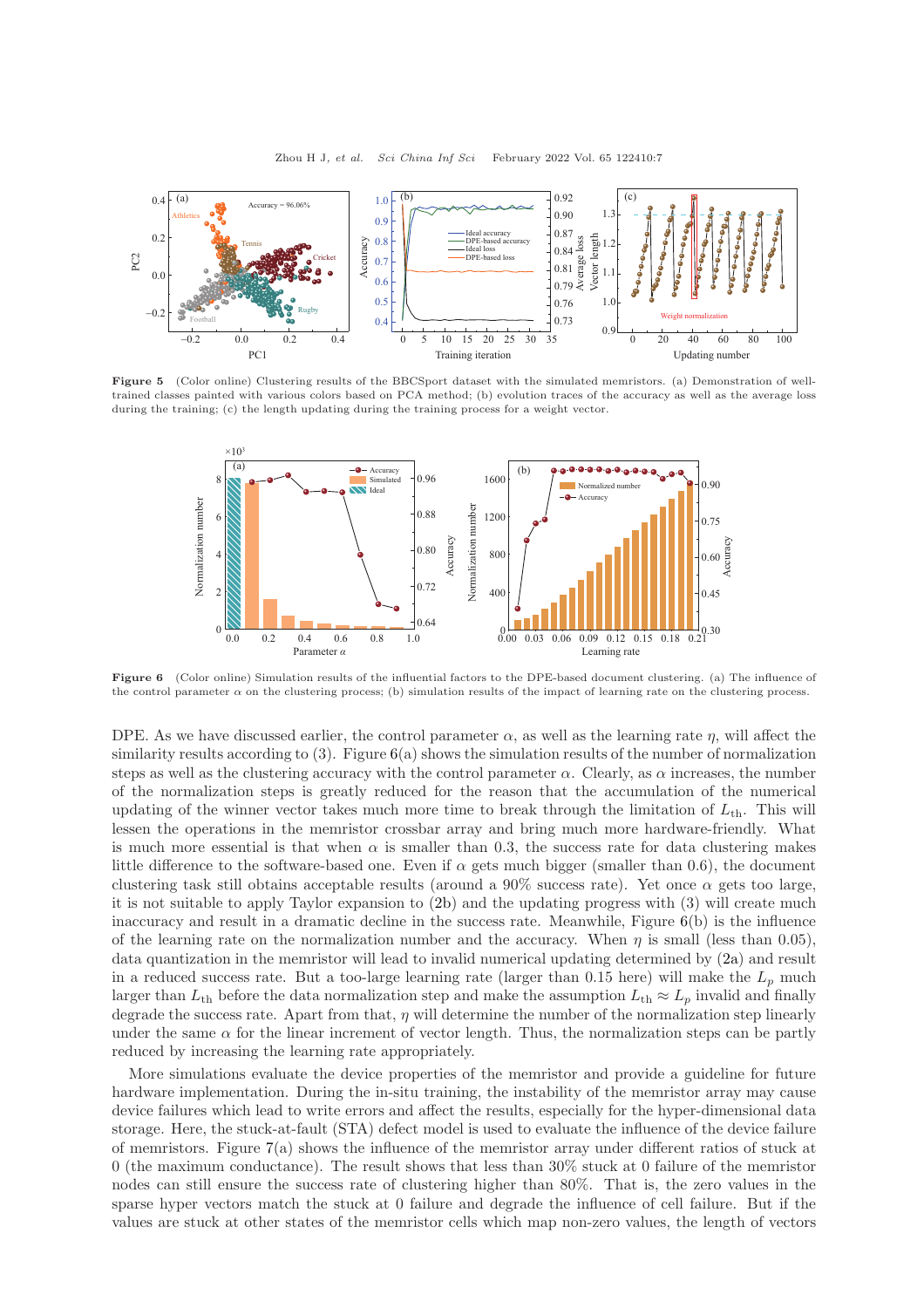<span id="page-7-0"></span>

Figure 7 (Color online) Simulation results of the influential factors to the DPE-based document clustering. (a) Influence of the memristor array under different ratios of stuck at 0; (b) relationship between the maximum number of failure cells and the average value  $V_{\text{avg}}$  of the failure cells; (c) accuracy distribution under different pulse states; (d) influential discussion of the write noise to the clustering results.

will be easily larger than the unit one. Assume the ratio of the failure memristors is  $r$  and the average mapped values of the failure memristor is  $V_{\text{avg}}$ . Under parameter  $\alpha = 0.6$ , the relationship between r and  $V_{\text{avg}}$  obeys  $(1+0.6)^2 - 1 \geq N \cdot r \cdot V_{\text{avg}}^2 = nV_{\text{avg}}^2$ . Where N is the total number of the memristor cells and n is the number of failure cells. Figure  $7(b)$  $7(b)$  illustrates the acceptable maximum number of failure cells under different  $V_{\text{avg}}$  with the BBCSport dataset. Results show that the maximum number of failure cells degrades dramatically when  $V_{\text{avg}}$  has a slight increment. This indicates that the performance of SKM is sensitive to the defect of stuck at non-zero values of device failure. In general, to avoid the influence of the data failure, the failure memristor cells are suggested to be set to high resistance states (low mapped values).

Another two main aspects including the conductance states of the memristor and the write noise for conductance modulation are further discussed in detail. Figure [7\(](#page-7-0)c) shows the distribution of the success rate of the clustering tasks under different pulse states of the memristor. Being larger than 6 bit, the success rates remain at a similar level and comparable with the software obtained (96.7%). This indicates that the 6-bit conductance states can provide distinguishable conductance levels to store the TF-IDF values of the documents. The high-bit requirement of the memristors has been reported achievable in large-scale crossbar and fabrication which will support our implementation [\[15,](#page-8-11) [32\]](#page-9-18). In addition, low-bit memristor cells can also achieve high-precision calculations through the cooperation of multiple chips [\[26,](#page-9-10)[37\]](#page-9-21). Figure [7\(](#page-7-0)d) shows the inevitable write noise of the device modulation. When the write noise is small, the conductance can be modulated much closer to the ideal one. But once it gets too large (larger than 0.04), the in-situ modulation determined by [\(2a\)](#page-3-1) and [\(3\)](#page-4-1) will deviate from the original updating direction and make the in-situ training inaccurate.

Three more open-accessed document datasets, including the BBC news, Google snippets, and the 20 Newsgroups, are used to discuss the complexity of the algorithm. The detailed information of the datasets is shown in Table [1.](#page-8-13) The factor  $N_s/N_d^2$  is used to measure the time complexity in the CPU-based systems where  $N_s$  denotes the number of operations in the computer and  $N_d$  is the number of the documents.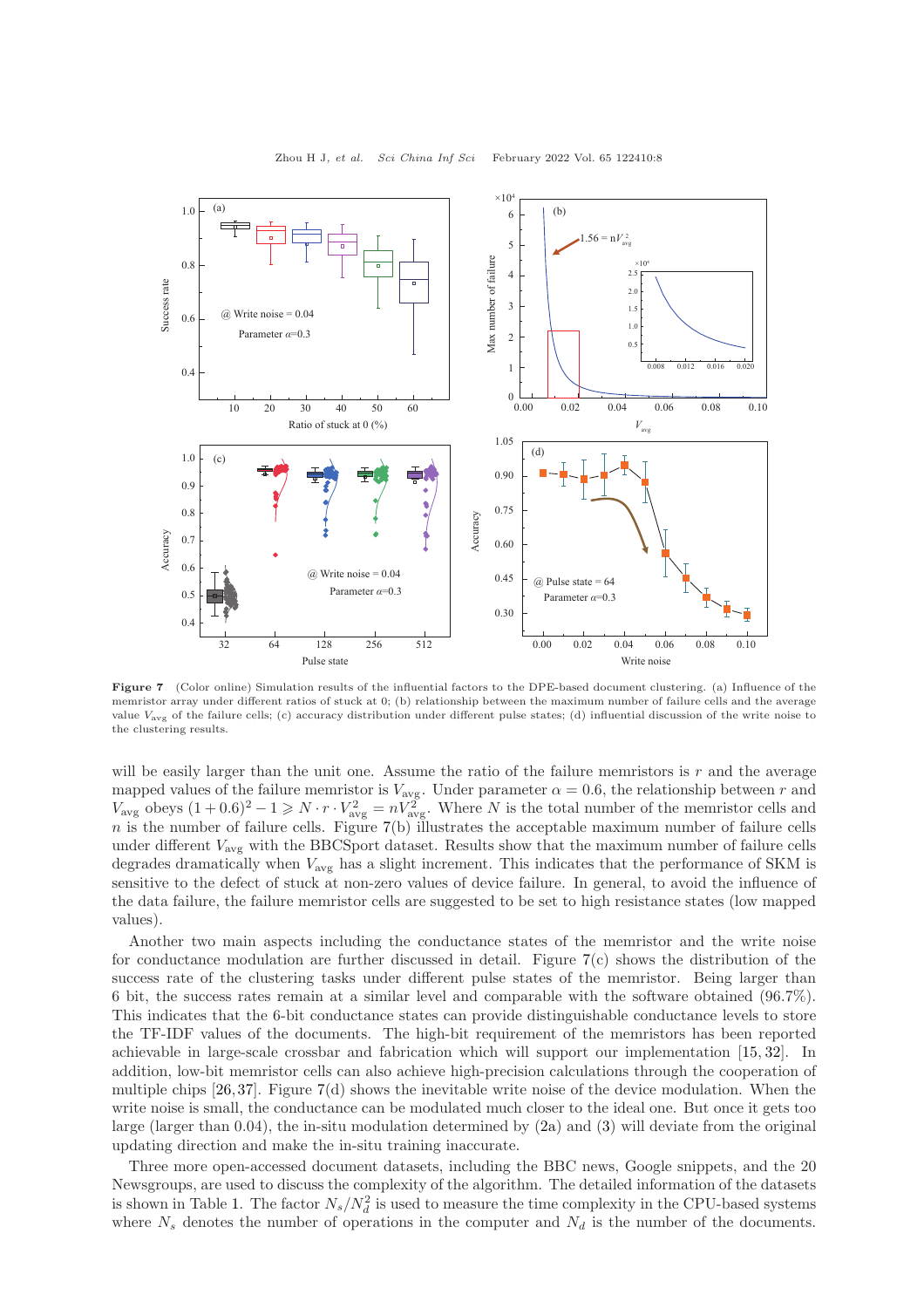| Dataset         | N of classes | N of documents | $N$ of terms | Operations in    | $N_s/N_d^2$ | Operations in |
|-----------------|--------------|----------------|--------------|------------------|-------------|---------------|
|                 | $N_c$        | $(N_d)$        | $(N_t)$      | software $(N_s)$ | $(O(n^2))$  | DPE $(N_m)$   |
| <b>BBCSport</b> | 5            | 737            | 13050        | $\sim$ 48.1 M    | $\sim$ 88.5 | $3N_d + N_r$  |
| BBC news        | 5.           | 2225           | 29395        | $\sim$ 327 M     | $\sim 66.0$ |               |
| Google Snippets | 8            | 12340          | 30642        | $\sim$ 3.02 G    | $\sim$ 19.9 |               |
| 20 Newsgroups   | 20           | 18846          | 34118        | $\sim$ 12.9 G    | $\sim$ 36.2 |               |

<span id="page-8-13"></span>Table 1 The comparison of the required operations both in the software based system and in the memristive document clustering<sup>a)</sup>

a)  $N_r$  denotes the normalization numbers.

The results show that the  $N_s/N_d^2$  keeps the tens of levels for different datasets which indicate that the analytical temporal complexity  $O(N \cdot d)$  of the original algorithm approximates  $O(n^2)$  and exhibits high temporal complexity. For the memristive document clustering method, the number of the operations keeps  $3N_d + N_r$  which shows a linear time complexity. Here,  $N_r$  denotes the normalization numbers and is always smaller than  $N_d$  according to the former simulation.  $3N_d$  indicates the operations in the crossbar array, including the cosine similarity calculation (one step) and the vector length computation (two steps) for each sample. Thus the memristive document clustering method provides a much higher time efficiency than the conventional one, which will facilitate its usages for data analysis in the era of data explosion.

## 5 Conclusion

In conclusion, focused on the cosine similarity acceleration, a memristive document clustering method utilizing the spherical K-means is proposed, which lowers the clustering complexity from  $O(N \cdot d)$  to  $O(N)$ . Moreover, an in-situ vector normalization method in the memristor array is introduced to provide a simple and efficient hardware training scheme for clustering. Simulation results show that this method not only provides a reliable clustering success rate but also leads to a more hardware-friendly feature by reducing the normalization steps. The impacts of non-ideal factors of memristive devices, including the device failure, the quantized states, and the write noise, are discussed in detail, which provides the guidelines for future hardware implementations. In short, this clustering method demonstrates a much more efficient way for text data analysis and will benefit the massive data processing tasks.

Acknowledgements This work was supported by National Key Research and Development Plan of MOST of China (Grant No. 2019YFB2205100), National Natural Science Foundation of China (Grant Nos. 61874164, 92064012, 61841404), and the support of Hubei Key Laboratory for Advanced Memories, Hubei Engineering Research Center on Microelectronics, and Chua Memristor Institute.

#### <span id="page-8-0"></span>References

- 1 Wenskovitch J, Crandell I, Ramakrishnan N, et al. Towards a systematic combination of dimension reduction and clustering in visual analytics. [IEEE Trans Visual Comput Graph,](https://doi.org/10.1109/TVCG.2017.2745258) 2018, 24: 131–141
- 2 Abualigah L M, Khader A T, Al-Betar M A, et al. Text feature selection with a robust weight scheme and dynamic dimension reduction to text document clustering. [Expert Syst Appl,](https://doi.org/10.1016/j.eswa.2017.05.002) 2017, 84: 24–36
- 3 Xie X, Wang B. Web page recommendation via twofold clustering: considering user behavior and topic relation. Neural Comput Applic, 2018, 29: 235–243
- <span id="page-8-1"></span>4 Trappey A J C, Trappey C V, Hsu F, et al. A fuzzy ontological knowledge document clustering methodology. IEEE Trans Syst Man Cybern B, 2009, 39: 806–814
- <span id="page-8-2"></span>5 Hu M, Graves C E, Li C, et al. Memristor-based analog computation and neural network classification with a dot product engine. [Adv Mater,](https://doi.org/10.1002/adma.201705914) 2018, 30: 1705914
- 6 Zhang T, Yang K, Xu X, et al. Memristive devices and networks for brain-inspired computing. [Phys Status Solidi RRL,](https://doi.org/10.1002/pssr.201900029) 2019, 13: 1900029
- <span id="page-8-4"></span><span id="page-8-3"></span>7 Ma W, Zidan M A, Lu W D. Neuromorphic computing with memristive devices. [Sci China Inf Sci,](https://doi.org/10.1007/s11432-017-9424-y) 2018, 61: 060422
- 8 Yu S M. Orientation classification by a winner-take-all network with oxide RRAM based synaptic devices. In: Proceedings of IEEE International Symposium on Circuits and Systems (ISCAS), 2014
- <span id="page-8-6"></span><span id="page-8-5"></span>9 Sheridan P M, Cai F, Du C, et al. Sparse coding with memristor networks. [Nat Nanotech,](https://doi.org/10.1038/nnano.2017.83) 2017, 12: 784–789
- 10 Jiang Y, Kang J, Wang X. RRAM-based parallel computing architecture using k-nearest neighbor classification for pattern recognition. [Sci Rep,](https://doi.org/10.1038/srep45233) 2017, 7: 45233
- <span id="page-8-8"></span><span id="page-8-7"></span>11 Jeong Y J, Lee J, Moon J, et al. K-means data clustering with memristor networks. [Nano Lett,](https://doi.org/10.1021/acs.nanolett.8b01526) 2018, 18: 4447–4453
- 12 Yin S, Kim M, Kadetotad D, et al. A 1.06-µW smart ECG processor in 65-nm CMOS for real-time biometric authentication and personal cardiac monitoring. [IEEE J Solid-State Circ,](https://doi.org/10.1109/JSSC.2019.2912304) 2019, 54: 2316–2326
- <span id="page-8-10"></span><span id="page-8-9"></span>13 van Laarhoven T. L2 regularization versus batch and weight normalization. 2017. ArXiv[:170605350](https://arxiv.org/abs/170605350)
- 14 Wang F, Xiang X, Cheng J, et al. NormFace: L2 hypersphere embedding for face verification. In: Proceedings of the 25th ACM international conference on Multimedia, 2017
- <span id="page-8-12"></span><span id="page-8-11"></span>15 Yao P, Wu H, Gao B, et al. Face classification using electronic synapses. [Nat Commun,](https://doi.org/10.1038/ncomms15199) 2017, 8: 15199
- 16 Endo Y, Miyamoto S. Spherical K-means++ clustering. In: Modeling Decisions for Artificial Intelligence. Berlin: Springer, 2015. 9321: 103–114